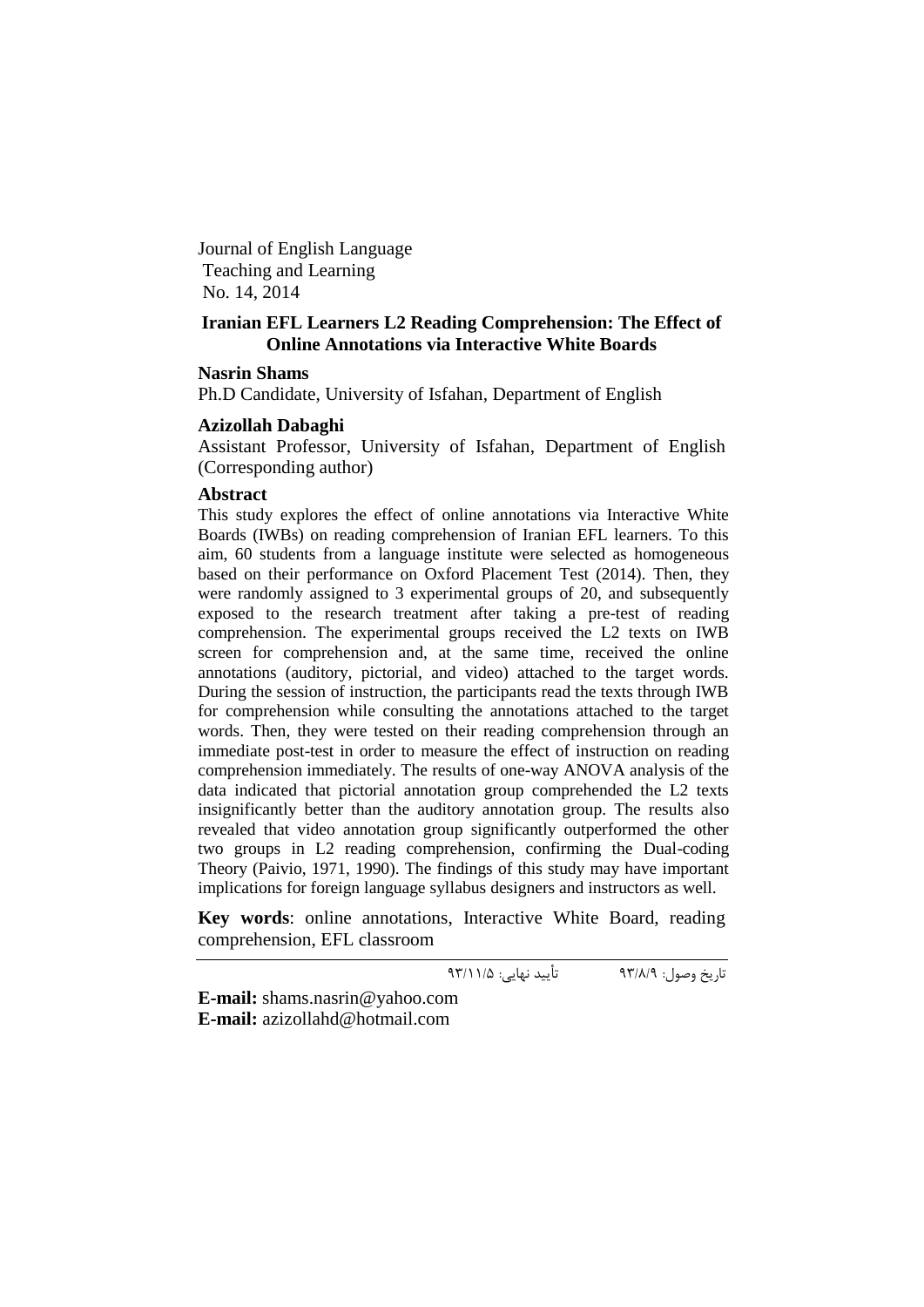# **Introduction**

Many studies have been conducted to investigate the effect of annotations or glosses on reading comprehension and positive effects have been found. Annotations refer to the notes or glosses that readers makes for themselves, such as what the students make when reading texts or researchers create when noting references they plan to pursue (Wolfe, 2002). Leloup and Ponterio (2000) stated that some annotations are text explanations only, generally using a combination of target language and English words, and some are pictorial representations of the meaning of the words or phrases.

 Based on work carried in the field of psychology, Mayer proposed that it is through two channels that human beings represent and manipulate knowledge: a visual-pictorial and an auditory-verbal channel (Mayer, 1997, 2001, 2002, 2005b). Therefore, the use of textual and pictorial glosses would enter the cognitive system through those two channels. He argued that "meaningful learning occurs when learners engage in active processing within the channels, including selecting relevant words and pictures, organizing them into coherent pictorial and verbal models, and integrating them with each other and appropriate prior knowledge" (Mayer, 2002, p. 60). His edited volume on multimedia learning (Mayer, 2005a) includes additional developments to the Cognitive Theory of Multimedia Learning (CTML) that he developed. This theory is based on three general cognitive science principles: the dual-channel assumption, the limited capacity assumption, and the active processing assumption. According to these principles, humans process information through different channels according to its nature, have a limited processing capacity that makes the allocation of cognitive resources key in the learning process, and have active roles in processing of information by paying attention, organizing, and integrating new information (Mayer, 2005b).

 In addition, Plass and Jones (2005) discussed the applications that this theory has for Second Language Acquisition (SLA). These authors propose a model based on the CTML and on an interactionist model of SLA in which attention must be paid in order for learning to take place. In their view, multimedia contexts facilitate the provision of meaningful input, foster interaction, and provide opportunities to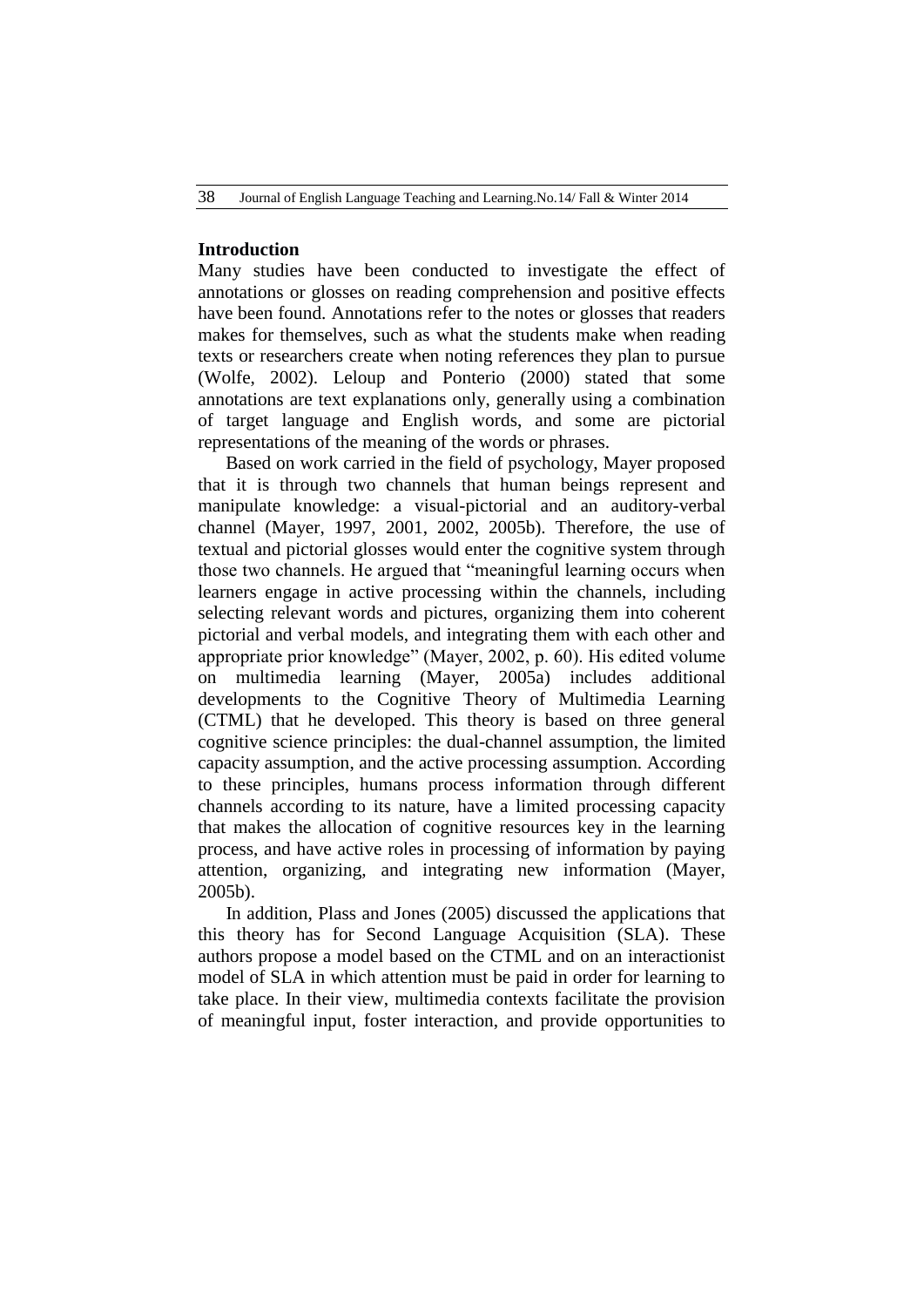elicit output in the L2.Yanguas (2009) believed that the availability of many electronic resources provides numerous opportunities for making texts more comprehensible to learners. Indeed, one of the recent developments in making texts more comprehensible to readers is using multimedia annotations.

## **Review of Literature**

Empirical findings of the effects of multimedia annotations on reading comprehension were reviewed. Paivio's 1990 Dual-coding Theory emphasized the interconnectedness of two distinct cognitive systemsvisual and verbal. The verbal system contains word-like codes including visual, auditory, articulatory, and other modality-specific verbal codes. In contrast, the nonverbal representations (the visual system) include modality-specific images for shapes, environmental sounds, actions, skeletal or visceral sensations related to emotion and other nonlinguistic objects and events. Based on the Dual-coding Theory, Mayer and Sims (1994) emphasized the interconnectedness of two distinct cognitive systems. Although the two systems were independent, the referential connection between them was the important determinant of conceptualization. Given verbal and visual input simultaneously might assist the construction of referential connection, most previous studies have centered on exploring the effects of the combination of these two modes of multimedia annotations on vocabulary Learning and/or reading comprehension of adult ESL/EFL learners (Bell, & LeBlanc, 2000; Chun & Plass, 1996a; Jones, 2004; Kost, Foss & Lenzini, 1999; Leutner & Plass, 1998; Lomicka, 1998; Yeh & Wang, 2003). Chun and Plass (1996a), Leutner and Plass (1998), and Kost et al. (1999) found that two modes of information results in better comprehension than only one.

 On the other hand, mixed results have been found for different implementation of the combination of visual and verbal information. Chun and Plass (1996a) compared the effects of two types of twomodes presentations. Better recall was found for the group receiving vocabulary annotation with picture plus text than that with picture plus video clip. Al-Seghayer (2001) conducted a similar study on a group of 30 ESL subjects. However, the results showed that the printed text definition with video clips version produced significantly better results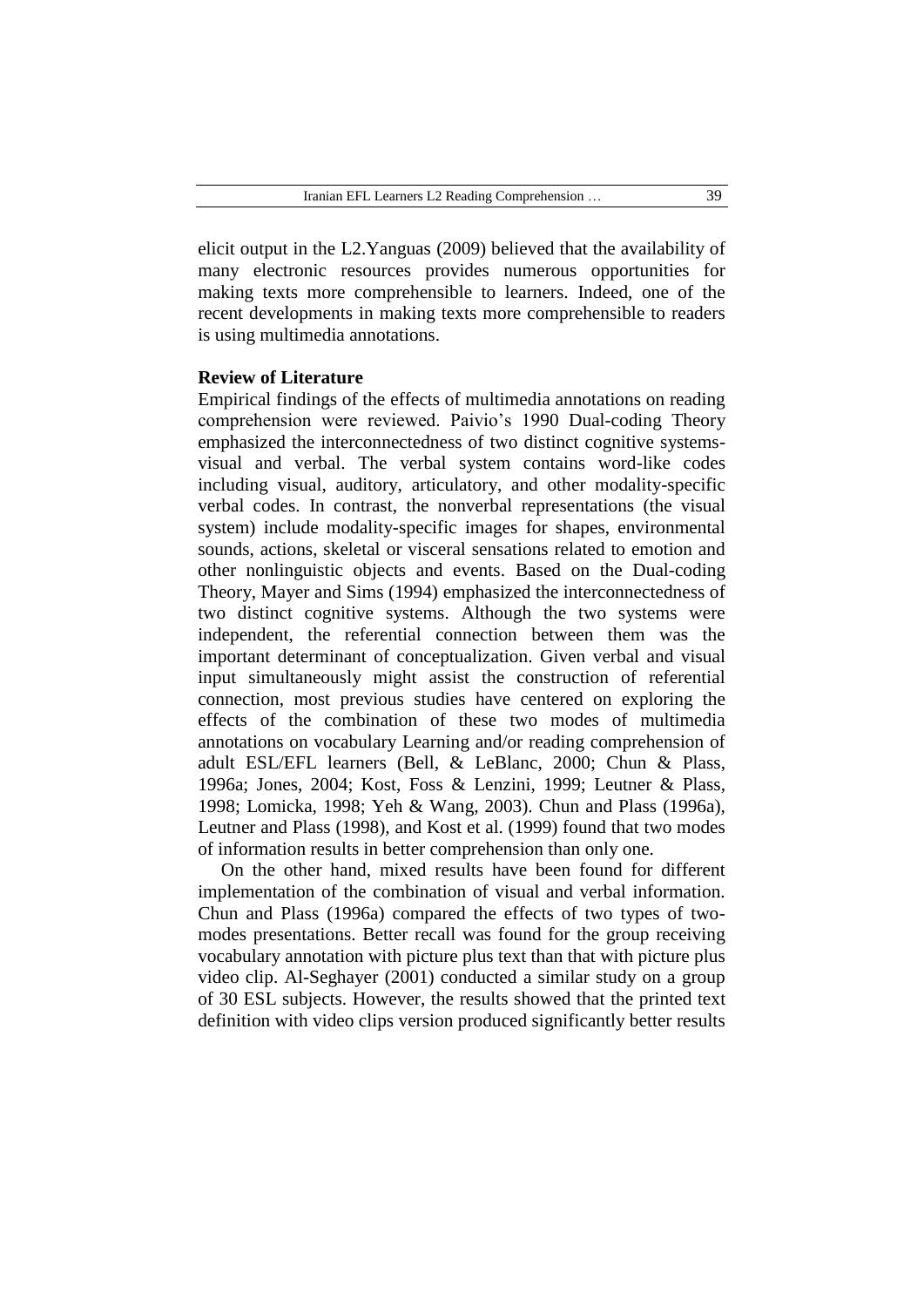on both vocabulary recognition test and production test than the version implemented with printed text definition and still pictures.

 A study in the field has been carried out by Yanguas (2009) following the theoretical framework of attention (Robinson, 1995). Applying four treatments, namely textual, pictorial, textual plus pictorial (combination), and a control condition for comparison, with 94 students of fourth semester college-level Spanish, he used thinkaloud technique, reading comprehension, recognition, and production measures to investigate the effects of different types of multimedia glosses when the goal was comprehension of a computerized text. The results indicated that the combination group outperformed all other groups on the comprehension measures. Al-Mansour and Al-Shorman (2012) studied the effect of computer-assisted instruction on students' learning of English, and found that using computers affects students' achievements because of their visual aspects.

 In recent years, incorporation of Interactive White Board (IWB) technology into classroom instruction kindles student attentiveness, satisfies the accommodation of student needs, and utilizes instructional strategies consistent with the current technological tools available (Aytac, 2013; Gregory, 2010; Gillen et al., 2008; Morgan,2008). All of these studies showed that using IWB in English language instruction had positive effects that helped students improve their language skills. In addition, the use of IWB facilitated teachinglearning process and made it more enjoyable. IWB has been welcomed enthusiastically by a number of school teachers and its take-up in schools has proceeded with unprecedented rapidity. Pupils are universally enthusiastic about the Interactive White Boards because of their clear visibility, the easy access to Information and Communications Technology (ICT) through touch they enjoy, and the added variety they bring to lessons. Students and teachers preferred to use Interactive White Boards in the classroom. Using IWBs leads to a faster pace of instruction and better learning, primarily because of their visual aspects. They also affect different language skills such as reading comprehension, listening, speaking, and writing (Al-Saleem, 2012; Winzenried, Dalgarno & Tinkler, 2010).

 Regarding the effectiveness of annotations on L2 reading comprehension, some studies have shown that visual glosses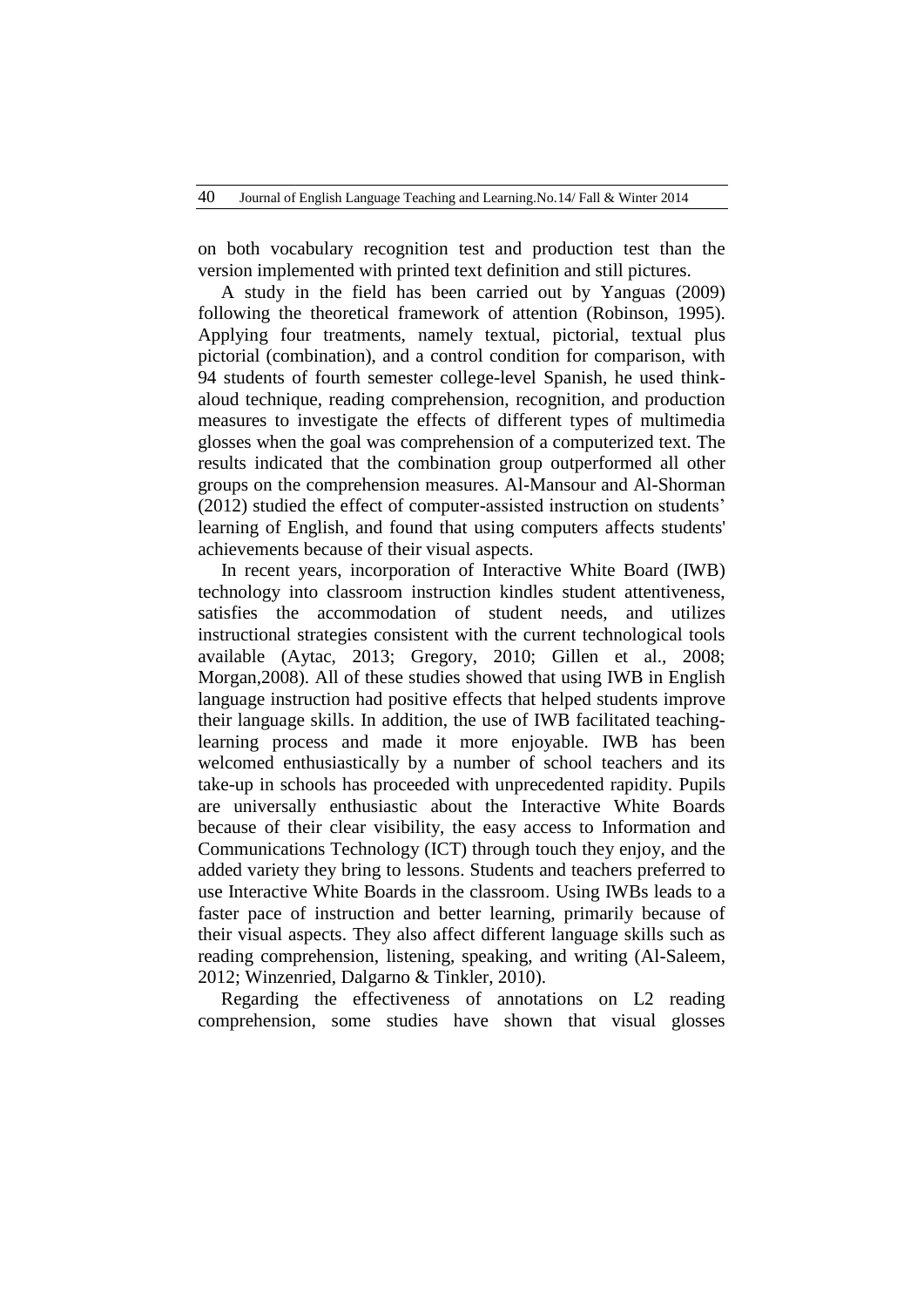combined with verbal ones tend to make a difference (Akbulut, 2007; Yanguas, 2009). In contrast, others have revealed either no significant difference in applying multimedia annotation types (e.g., Akbulut, 2007) or even a negative correlation between visual glosses and reading comprehension (e.g., Ariew & Ercetin, 2004; Sakar & Ercetin, 2004). According to Salehi & Naserieh (2013), reading an L2 text enhanced with glosses led to better gains in comprehension on the part of participants.

 Overall, the studies reported here assigned a positive role to Computer Assisted Language Learning (CALL) in improving the quality of reading comprehension. Consequently, this study, in line with the theoretical framework of Dual-coding Theory (Paivio, 1971, 1990), attempts to shed light on the effectiveness of annotations in comprehension of L2 texts. Bearing in mind the increase of IWB technology investments in Iranian schools, there is a strong need for examining the usefulness of online annotations via IWB in Iranian EFL classroom settings. Considering the importance of reading comprehension in an EFL text, this study focuses on investigating the effects of online annotations(namely auditory, pictorial and video) through IWB on L2 reading comprehension process in Iranian classrooms.

### **The Purpose of the Study**

The present study aimed at investigating the impact of online annotations through IWB on EFL learners' reading comprehension ability. The goal is to compare the functions of auditory, textual and video annotations via IWB with one another and decide which is more suitable and effective for the students in promoting L2 reading comprehension in an Iranian EFL classroom setting. This study, hence, attempts to address the question:

Is there any significant difference in the L2 reading comprehension of the participants when exposed to three different modes of online annotations via IWB?

## **Method**

## *Participants*

The original pool of participants was 98 female EFL learners enrolled in a private English Language Institution. 60 participants were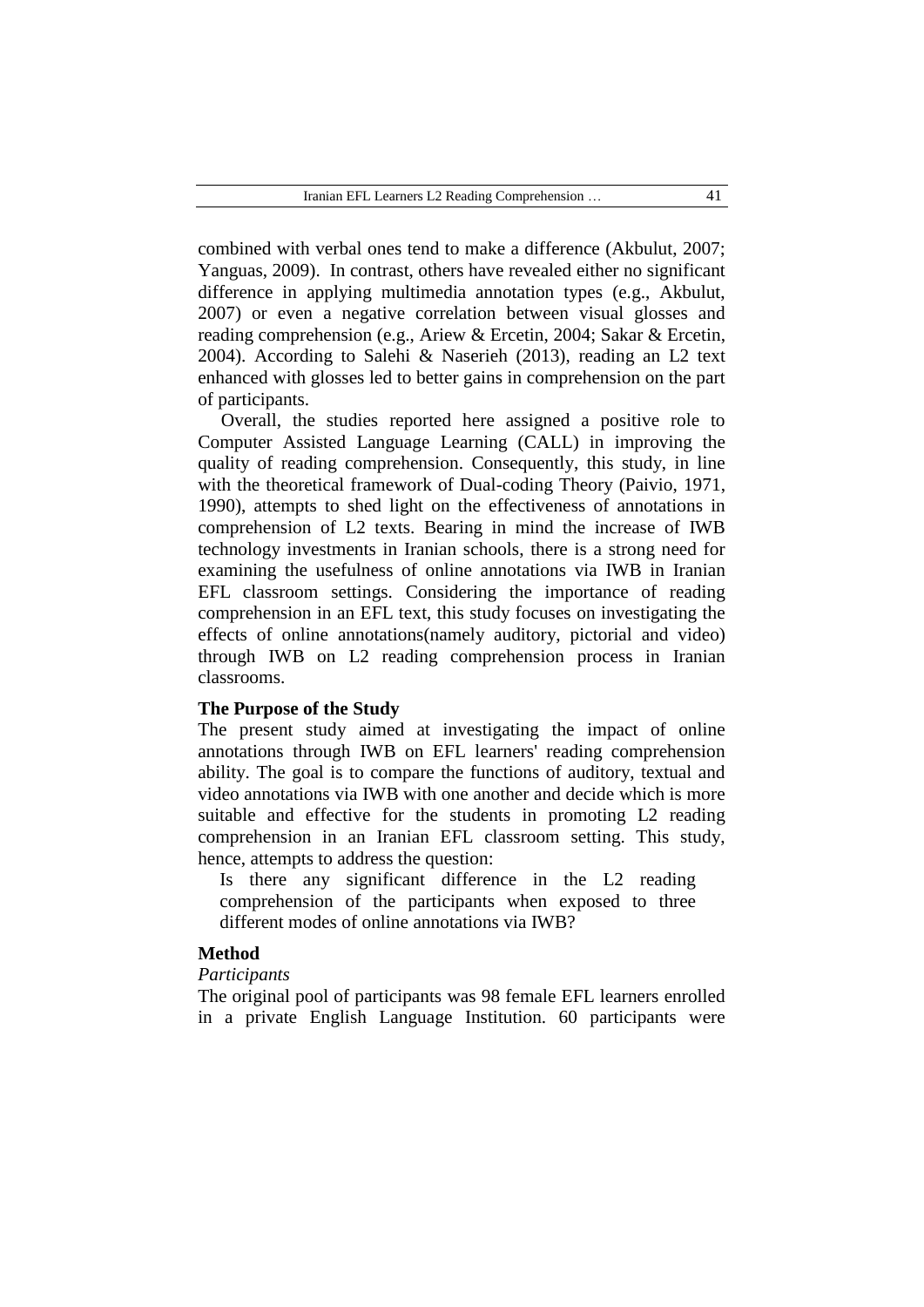selected as the sample of the study based on their performance on the reading comprehension section of Oxford Placement Test (2014). Later, these homogenized participants were randomly assigned to three experimental groups of 20 who subsequently exposed to online auditory, pictorial, video annotations through IWB in their classrooms.

#### *Instrumentation*

## *Oxford Placement Test (OPT)*

In order to guarantee the close homogeneity of the groups, the Oxford Placement Test was administered to the participants. The test is claimed to grade and place students reliably into appropriate levels. The reading section of OPT (2014) including 40 questions, were used as reliable and valid test for the selection of 60 homogeneous intermediate participants. The individual scores on this section of OPT were analyzed to ensure that they were of the same level of language proficiency.

## *Online reading texts*

Five Internet-based passages from an online newspaper were utilized. The readability level of each computerized reading passage was computed separately by Microsoft Office Word (2010). The passages were tried out by the selected individuals in the pilot study in order to underline all the unknown words in them. Only words underlined by more than half of the participants were selected to be annotated. Based on the results of the pilot study, some words of the online texts were hyperlinked and annotated or glossed, and the appropriate pictures and videos were selected for the annotated words of the passages. These five online passages including hyperlinked boldface words; the auditory definitions of the words, their pictures, the videos including animations related to the meaning of the words were prepared by 'Multimedia' software. They were saved in language institution site in order to be used for online teaching of reading via IWB in the classroom.

 The researcher got access to the texts via internet on IWB screen at the time of teaching online reading. The five texts were on different pages on IWB screen and the teacher researcher could navigate back and forth between the pages, and she could choose the hyperlinked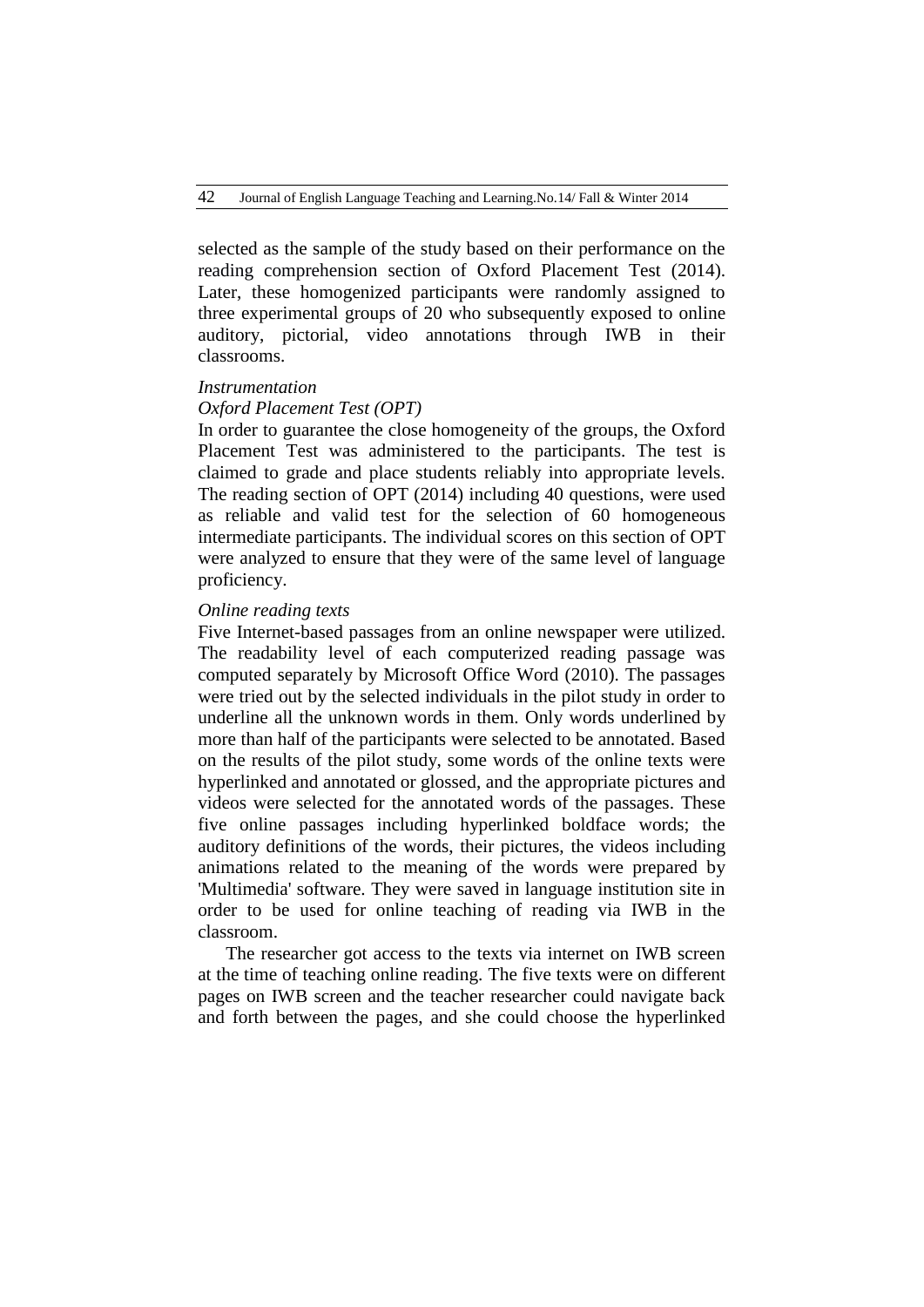words by touching once, then a box appeared with auditory definitions of the words in English (auditory annotation group), a picture (pictorial annotation group), or a video (video annotation group).

# *Pre-test reading comprehension task*

At the beginning of the study, three groups were given a paper-based pre-test one week before treatment. The 30 items of reading comprehension following 5 reading passages including the same title and the same key words but different in content from the 5 online reading passages of treatment were used in the pretest to measure the participants' reading comprehension skill before the instruction (treatment). The reliability coefficient of the pre-test calculated by Kuder-Richardson formula (KR-21) was 0.79.

## *Post-test reading comprehension task*

Finally, an immediate paper-based post-test was used to determine the effects of treatment or instruction immediately. The immediate posttest contained 30 items based on 5 reading passages, exactly the same as pre-test. The 25 items of post test (and pre-test) demanded that learners understand the specific meaning of the words annotated in the online texts of treatment. The 5 questions dealing with overall comprehension of the text aimed at measuring whether participants had achieved a clear understanding of events happening in the text where no annotations had been used. The reliability coefficients of the immediate post-test calculated through KR-21 formula was 0.81.

#### *Procedure*

Before the study, a standardized English placement test (OPT) was administered to the 98 volunteers. The 60 subjects whose scores were one standard deviation above and one standard deviation below the mean were divided into three groups of 20 for three different instructions. Once the researcher made certain that the participants formed a homogenous sample, a pre-test examining the knowledge of the target words and reading passages was administered one week before treatment or instruction. Before the session of instruction, the online texts encompassing the target words were annotated and were added to language institution site for online teaching of reading through IWB by the researcher in the classroom.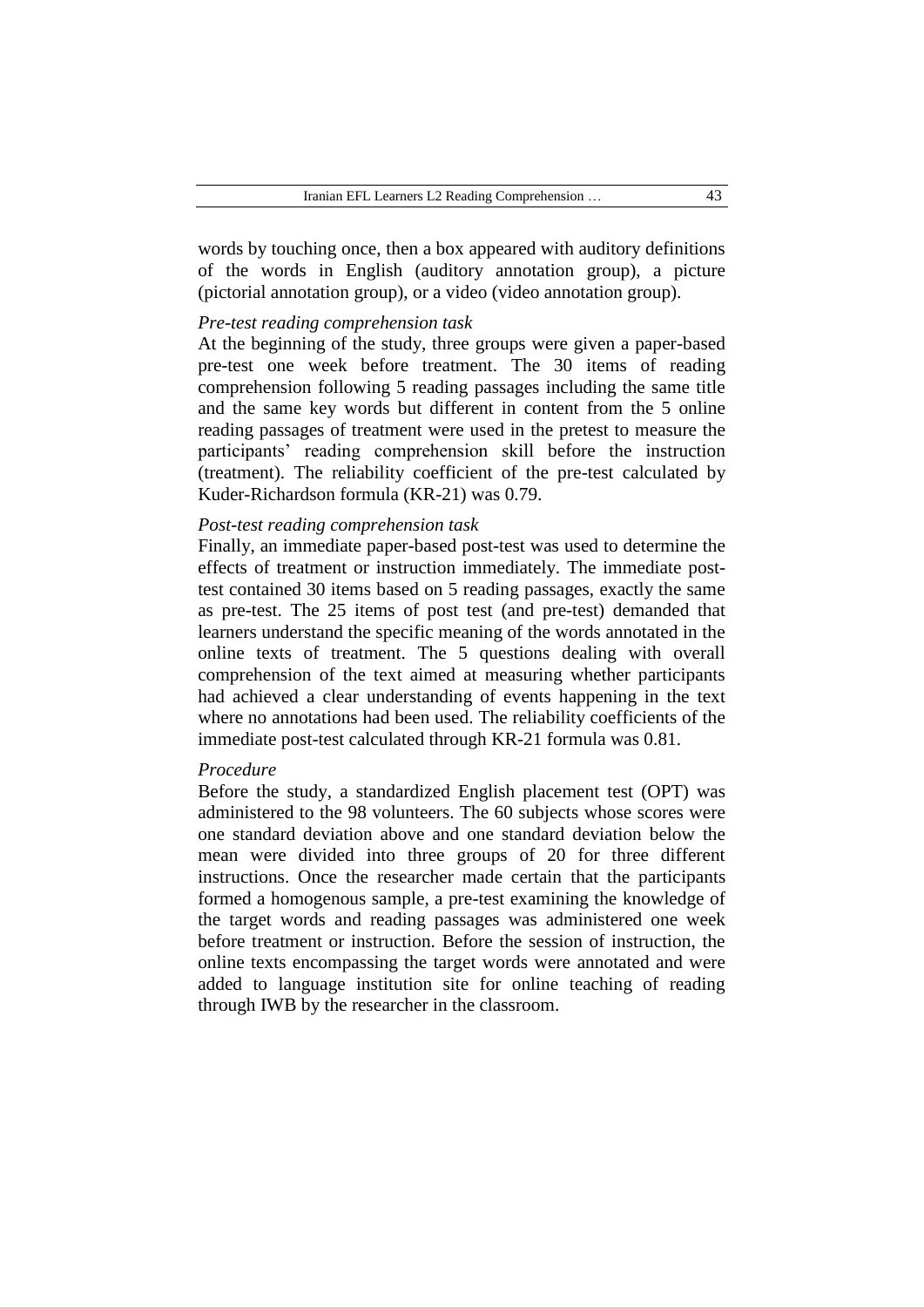For each group, the first session before treatment was allocated to the demonstration of the learning medium. The researcher introduced different parts and components of the language institution website including the entry for reading texts, annotations, and test pages to the participants. On the day of exposure to treatment, the reading of materials under each condition followed, and the annotations could be consulted through touching the hyperlinked boldface words on IWB screen by the researcher. Auditory annotation group read the online texts on IWB screen having access to the auditory definitions of the annotated words in English. Pictorial annotation group read the online texts on IWB screen with access to the pictures of the annotated words. Video annotation group read the online texts on IWB screen with access to the animations related to the meaning of annotated words.

 When the reading task in different conditions finished, each group was given an immediate post-test including five printed paper reading passages followed by 30 comprehension tests the same as pre-test. These five paper-based passages were different from the five main online passages of the experiment, but they included the same key words that were annotated in the online experimental passages and with the same appropriate readability level. The post-test served the purpose of assessing the effectiveness of the treatment, and obtained scores were compared to see which group had more progress in L2 reading comprehension.

#### *Data Analysis*

In this study, descriptive statistics were used to determine the mean and standard deviation of each group on pre and post tests. One-way analysis of variance (ANOVA) was performed to examine if there exists any significant difference among the three groups regarding L2 reading comprehension. Then, Post hoc Scheffe test was run to reveal the level of significant differences among the three experimental groups.

#### **Results**

# *Descriptive Results of Three Groups' Pre-test*

The three groups were given a pre-test which their statistical data is presented in the following Table.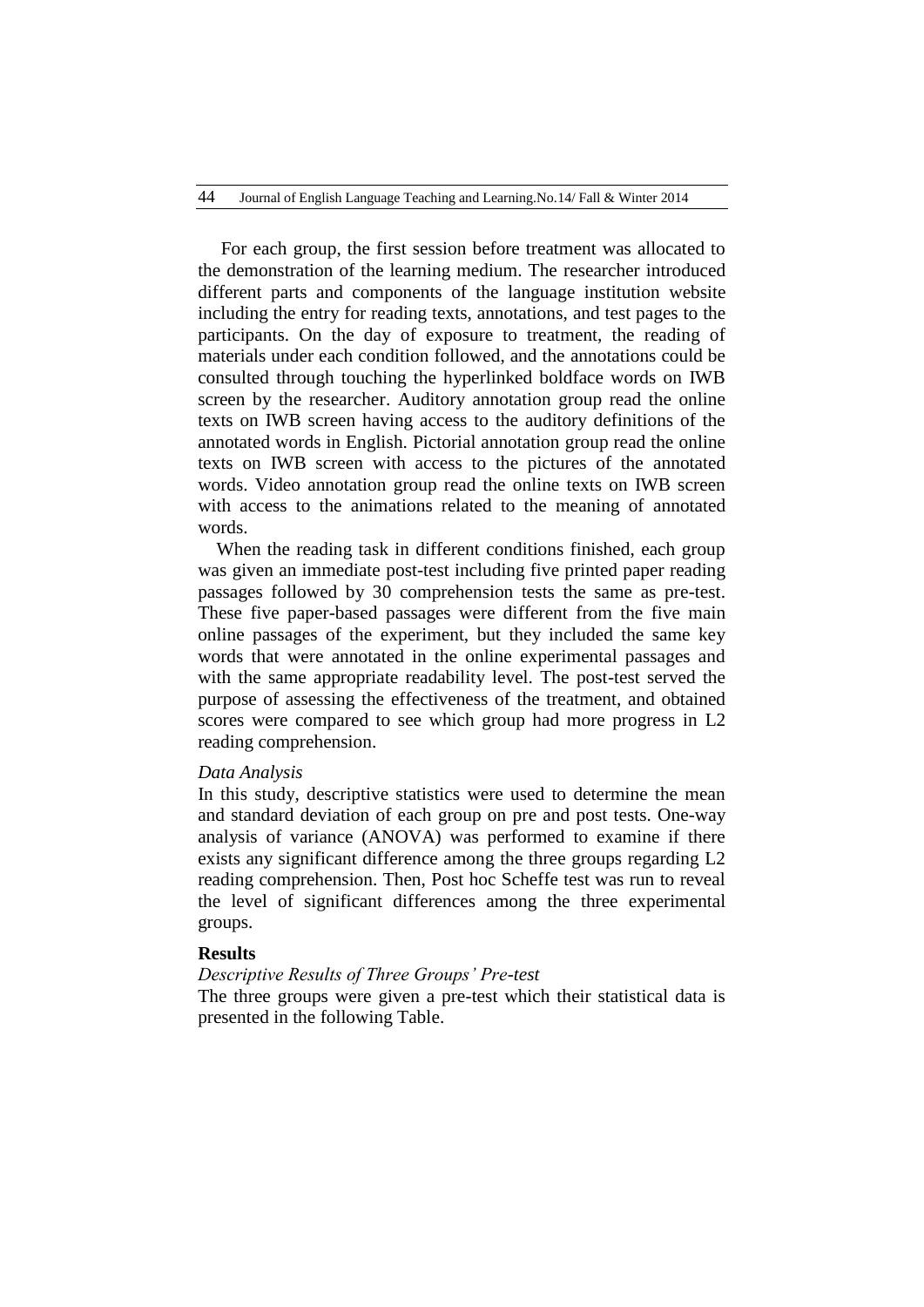| Descriptive statistics of the pre-test for three groups |    |        |                |         |             |  |
|---------------------------------------------------------|----|--------|----------------|---------|-------------|--|
| Group                                                   | N  | Mean   | Std. Deviation | minimum | $max_1$ mum |  |
| Auditory                                                | 20 | 3.6600 | .71921         | 2.50    | 5.00        |  |
| annotation                                              |    |        |                |         |             |  |
|                                                         | 20 | 3.8250 | 1.02950        | 2.00    | 5.50        |  |
| Pictorial                                               |    |        |                |         |             |  |
| annotation                                              | 20 | 3.7500 | 1.03237        | 2.00    | 6.00        |  |
|                                                         |    |        |                |         |             |  |
| Video annotation                                        | 60 | 3.7450 | .92506         | 2.00    | 6.00        |  |
|                                                         |    |        |                |         |             |  |
| Total                                                   |    |        |                |         |             |  |

As can be seen in Table 1, the number of the students in three groups is 20. The descriptive statistics of mean and standard deviation of each group were calculated. Results indicated that the difference among the three groups' was not significant. The difference among the means of three groups on the pre-test showed that there was no meaningful difference among groups in reading comprehension measures. In order to find out whether the difference among the performances of the three groups was statistically significant, One-way ANOVA for the three groups was applied. ANOVA was employed to calculate the amount of variance between and within the groups (audio, picture, video).

#### Table 2

Table 1

*One-way ANOVA results of the pre-test for three groups*

|                      | $\cdot$ |                             | $\cdot$ | $\cdot$<br>$\overline{ }$ |      |
|----------------------|---------|-----------------------------|---------|---------------------------|------|
| Group                | Sum of  | df                          | Mean    | F                         | sig  |
|                      | Squares |                             | Square  |                           |      |
| <b>Between</b>       | .273    | $\mathcal{D}_{\mathcal{L}}$ | .137    | .155                      | .857 |
| Groups               |         |                             |         |                           |      |
| <b>Within Groups</b> | 50.216  | 57                          | .881    |                           |      |
| Total                | 50.489  | 59                          |         |                           |      |

 According to the above Table, since the significance level (.857) was greater than the alpha level (0.05), there were no significant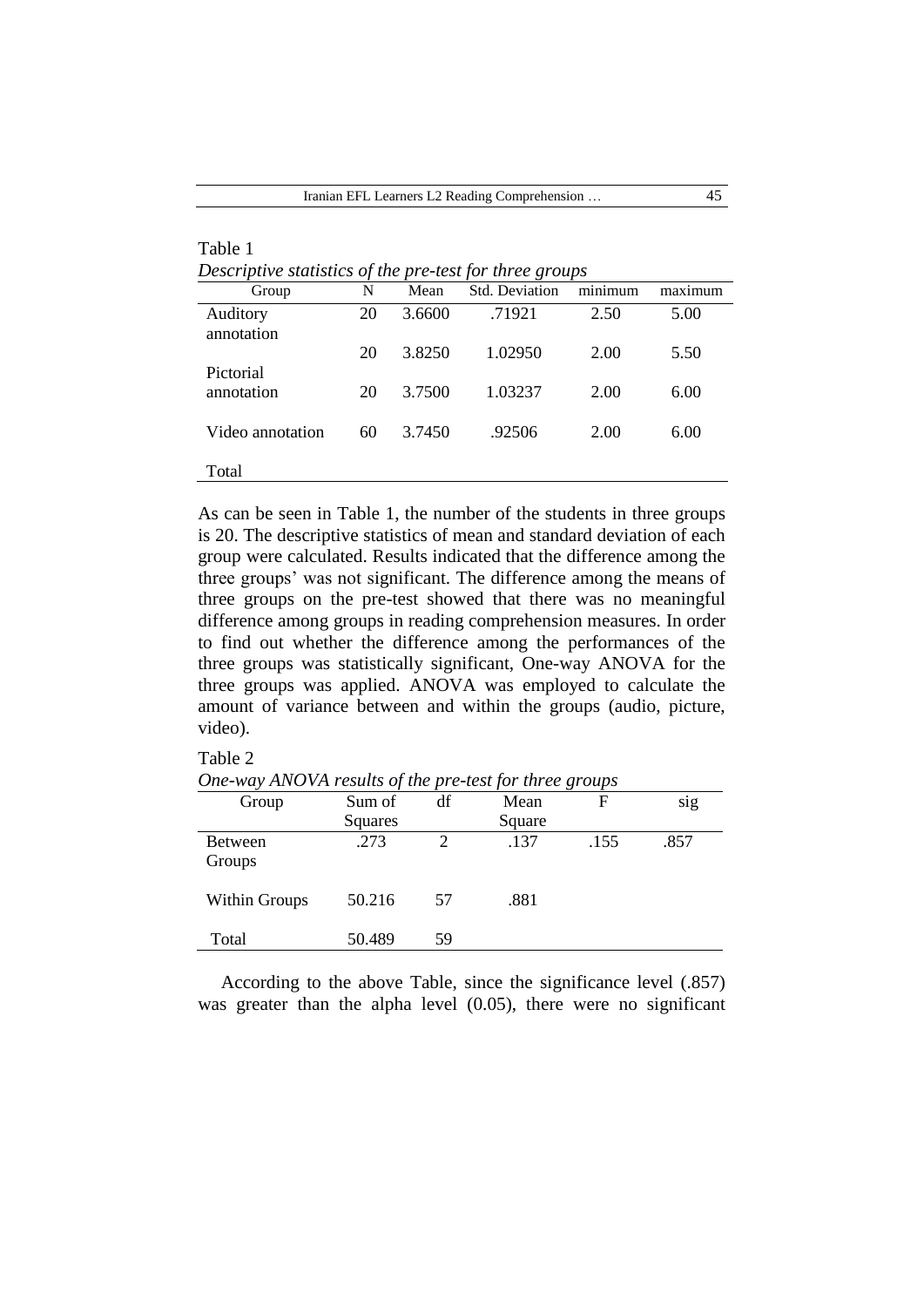differences among the three online annotation groups (auditory, pictorial, and video). In Table 2, the amount of observed F (.155) for the three groups was lower than Critical F suggesting that the difference between three groups' means was not significant. This showed that the groups were homogenous before the research treatment at the pre-test level.

## *Descriptive Results of Three Groups' Post-test*

The descriptive statistics of the three experimental groups' scores on the immediate post-test and the total comparison of the scores of the participating students among the groups are illustrated in Table 3.

| Group                  | N  | Mean   | Std.      | minimum | maximum |
|------------------------|----|--------|-----------|---------|---------|
|                        |    |        | Deviation |         |         |
| Auditory<br>annotation | 20 | 4.2000 | .80131    | 3.00    | 6.00    |
| Pictorial              | 20 | 4.4250 | .93577    | 3.00    | 6.50    |
| annotation             | 20 | 5.2750 | .80255    | 4.50    | 7.50    |
| Video<br>annotation    | 60 | 4.6333 | .95610    | 3.00    | 7.50    |
| Total                  |    |        |           |         |         |

#### Table 3

*Descriptive statistics of the post-test for three groups*

 In Table 3, it can be seen that the mean in the video annotation group differs significantly from two other groups, and also the mean for pictorial annotation group showed difference to some degree from auditory annotation group. To describe the statistical significance of the three groups' means, One- way ANOVA was applied, and the results are analyzed in the following Table.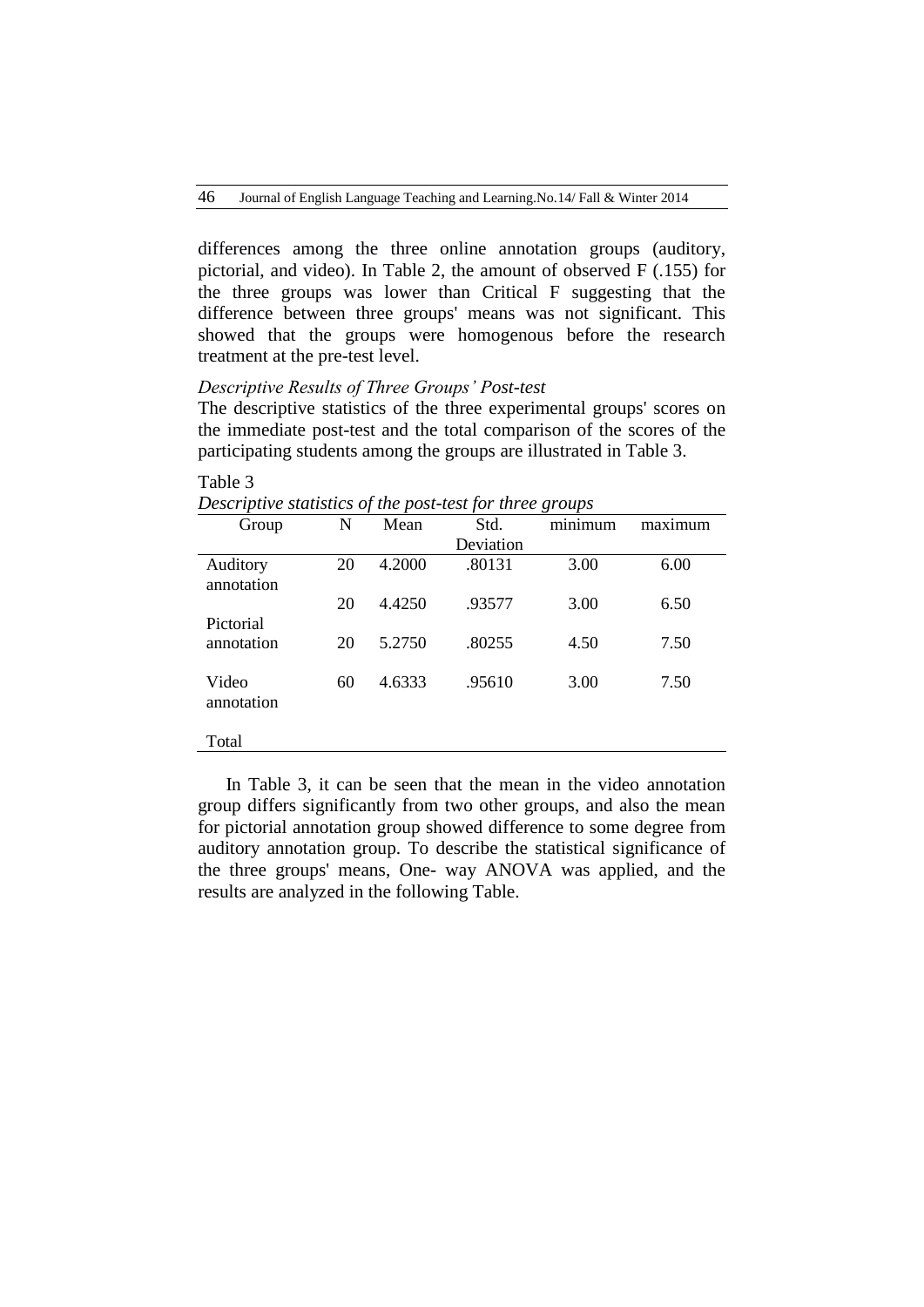| Table 4                                                 |         |    |             |       |     |  |  |
|---------------------------------------------------------|---------|----|-------------|-------|-----|--|--|
| One-way ANOVA results of the post-test for three groups |         |    |             |       |     |  |  |
| Group                                                   | Sum of  | df | Mean Square | F     | sig |  |  |
|                                                         | Squares |    |             |       |     |  |  |
| <b>Between Groups</b>                                   | 12.858  |    | 6.429       | 8.922 | 000 |  |  |
|                                                         |         |    |             |       |     |  |  |
| <b>Within Groups</b>                                    | 41.075  | 57 | .721        |       |     |  |  |
|                                                         |         |    |             |       |     |  |  |
| Total                                                   | 53.933  | 59 |             |       |     |  |  |

 According to Table 4, since the significance level (.000) was smaller than the alpha level, there were significant differences among the three groups (audio, picture, video). As the results of immediate post-test suggested, types of online annotation via IWB in this study appeared to have a differential effect on the learners' abilities to comprehend L2 texts. To clarify which group significantly outperformed other groups in reading comprehension, the Post-hoc Scheffe test was conducted to compare the specific mean effectiveness among the three groups.

Table 5

| I osi noc beneffe results of the post test for three groups |                        |                                      |               |      |                             |                |  |
|-------------------------------------------------------------|------------------------|--------------------------------------|---------------|------|-----------------------------|----------------|--|
|                                                             |                        |                                      |               |      | 95 % Confidence<br>Interval |                |  |
| (I)<br>group1                                               | $\mathrm{J}$<br>group1 | Mean<br><b>Difference</b><br>$(I-J)$ | Std.<br>Error | Sig. | Lower<br><b>Bound</b>       | Upper<br>Bound |  |
| audio                                                       | picture                | $-.22500$                            | .26844        | .705 | $-.8997$                    | .4497          |  |
|                                                             | video                  | $-1.07500*$                          | .26844        | .001 | $-1.7497$                   | $-.4003$       |  |
| picture                                                     | audio                  | .22500                               | .26844        | .705 | $-4497$                     | .8997          |  |
|                                                             | video                  | $-.85000*$                           | .26844        | .010 | $-1.5247$                   | $-1753$        |  |
| video                                                       | audio                  | 1.07500*                             | .26844        | .001 | .4003                       | 1.7497         |  |
|                                                             | picture                | .85000*                              | .26844        | .010 | .1753                       | 1.5247         |  |

*Post hoc Scheffe results of the post-test for three groups*

**\*. The mean difference is significant at the 0.05 level.**

 According to the results of Post hoc Scheffe test presented in Table 5, it can be inferred that video annotation group showed the greatest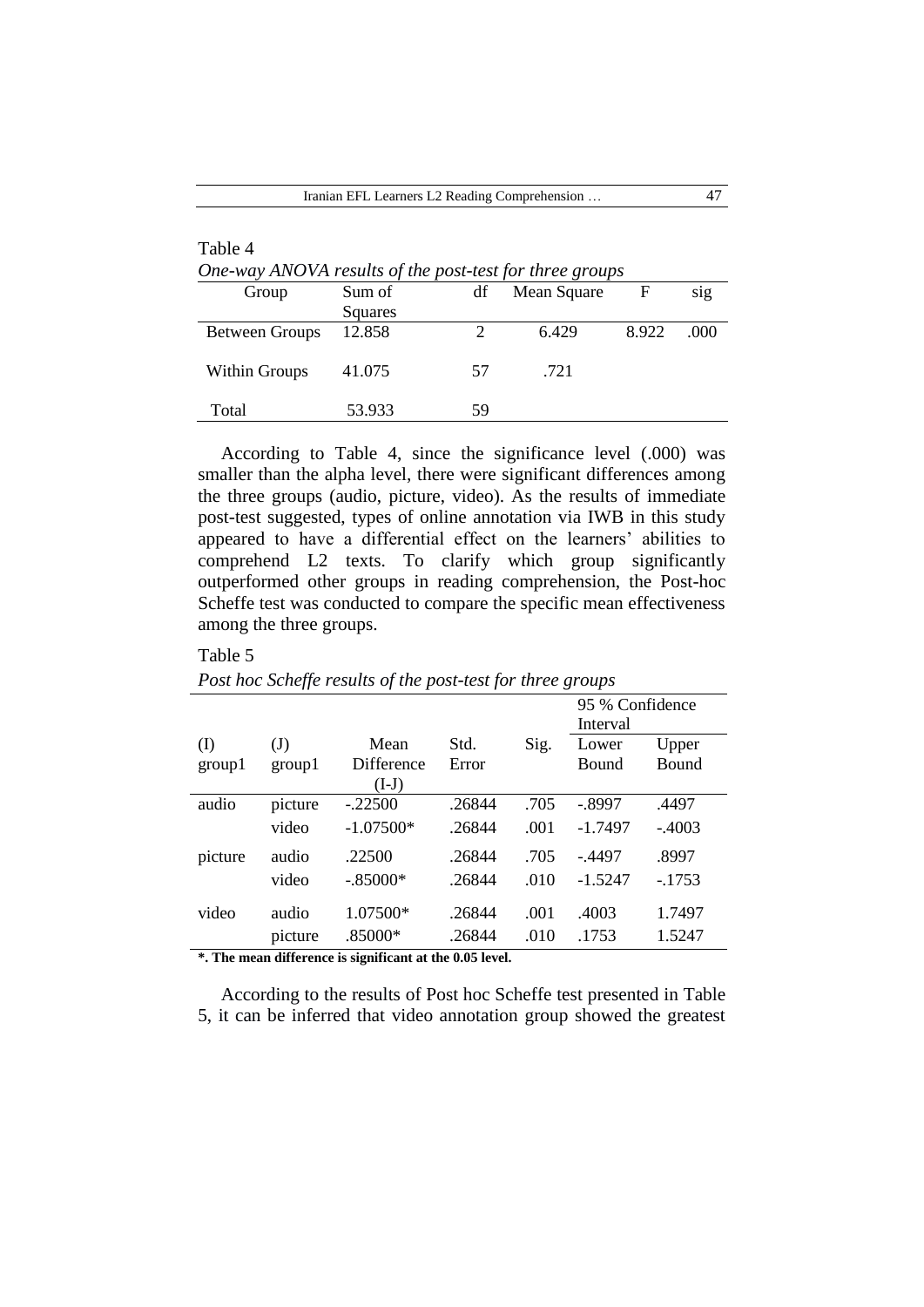difference in comparison to two other groups and it revealed that video annotations through IWB had the most influence on the results of immediate post-test in reading comprehension measures.

# **Discussion**

In response to the research question in which the difference among the three online annotation types (audio, picture, video) via IWB in L2 reading comprehension was investigated, the picture annotation group insignificantly outperformed the text annotation group and there was a meaningful difference between the performance of video annotation group and the other two groups. The results of the current study supports the previous study conducted by Plass,& Jones (2005), who investigated the effect of different types of glosses according to the students' preferred mode on text comprehension and learning of the new words. The results of their study provided justification for the generative theory of multimedia learning (Mayer, 2005b). The participants of their study performed better on the posttests when both visual and textual information were selected, moderate when only one mode was selected, and worse when neither was selected. In addition, participants comprehended the text better when they could choose the gloss in their preferred mode.

 The findings of this study is in tune with the previous findings that have shown reading comprehension to be affected by the inclusion of glosses or annotations. Glosses, whether multimedia or traditional have had significant effect on reading comprehension process (Bowles, 2004; Chen, 2002; Cheng & Good, 2009; Mayer, 2005b; Yanguas, 2009; Yoshii, 2006; Yun, 2011). Along the same lines, in the present study, the pictorial annotations better aided reading comprehension than auditory annotations, and the participants in the video annotation group significantly outscored participants in the audio only annotation group and picture only annotation group. In the video annotation group, where students received animation (combination of sound, and picture that seem to be really moving), they did not have to interpret what a single picture meant or listen to just a definition given. The appearance of sound and dynamic picture via IWB seemed to have a cognitive impact on the participants' reading comprehension.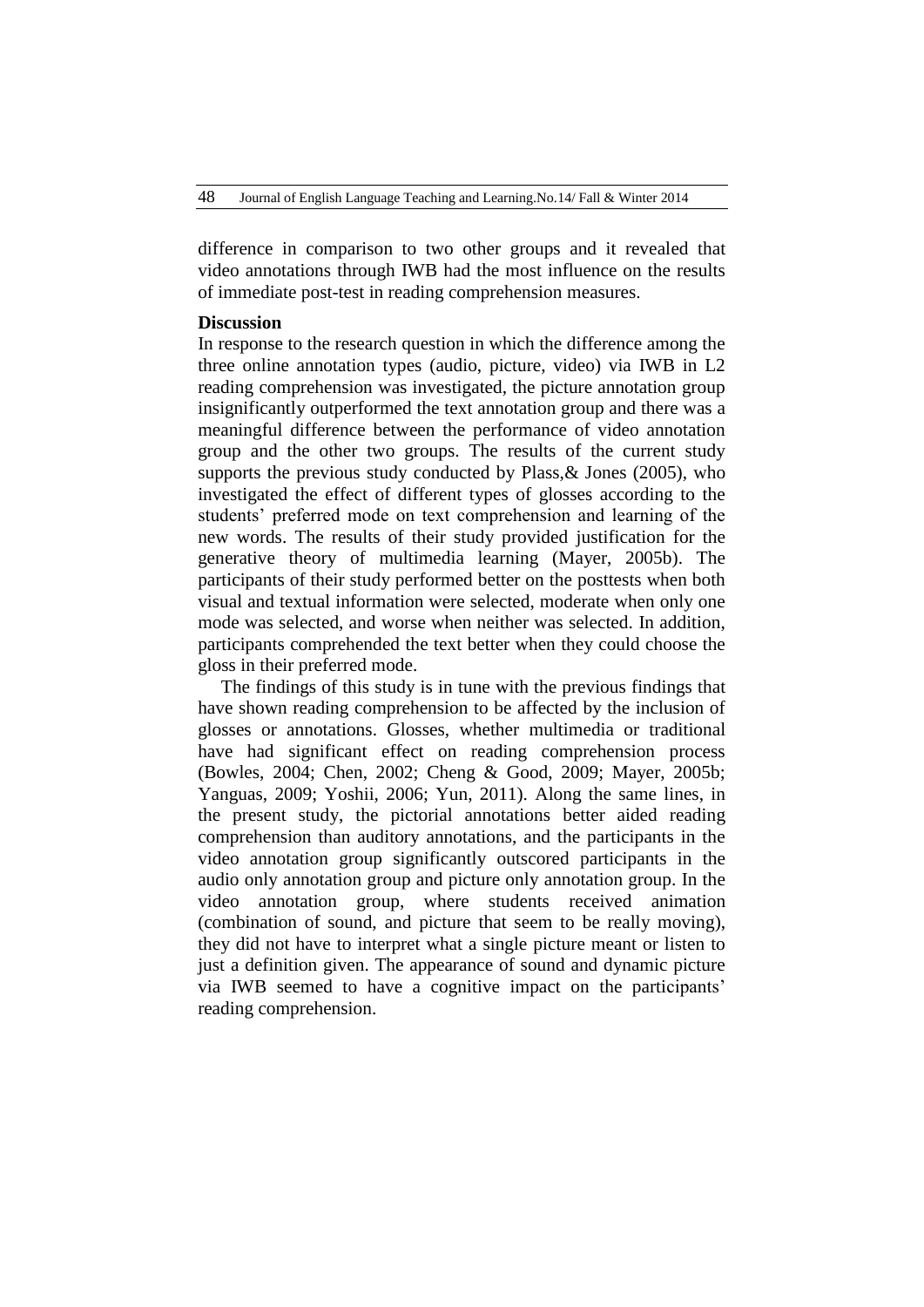The findings of the study are consistent with the findings of (Ishtaiwa, 2010) that the use of different services via IWB facilitates teaching-learning process and enhances the normal reading instruction practice in EFL reading courses. According to Ishtaiwa (2010), today's generations of students wait for presentation of information to be authentically and concretely enhanced. Based on the results of this study, better comprehension of online reading passage through IWB occurs when both channels (verbal and visual) are engaged, and this final result confirms the Paivio's Dual-coding Theory (1990). The findings of the present study also support the findings of (Al-Saleem, 2012; Aytac 2013; Bataineh, 2011; Swan et al., 2008) in that the use of IWB facilities or services makes learning process easier, faster, and more effective. Thus, according to Winzenried (2010), IWBs can be used as an aid in language teaching.

#### **Conclusion**

This study explored the effectiveness of annotation types, namely auditory, pictorial and video through IWB on reading comprehension of Iranian EFL learners at the intermediate level. On the basis of the results of the present study, the researcher concludes that IWB generally and video annotations specifically influence Iranian EFL learners' L2 reading comprehension skill. As the findings show, exposure to online video annotations through IWB is an influential factor in L2 reading comprehension. This study confirms that Interactive White Boards that provide online annotations are part of "main technologies" which support specific components of reading.

 The results of the present study have several implications. Utilizing IWB and Information Technology (IT) has proven to be influential in language teaching in general and L2 reading comprehension in particular. Therefore, syllabus designers may create appropriate CALL programs which can promote learning, and subsequently those programs which can be used in language classrooms. Language teachers might find the results of this study useful in that it provides further evidence for the importance of multimodality of input presentation.

 The research presented here like many others is not without its limitations that should be pointed out in this study, and they need to be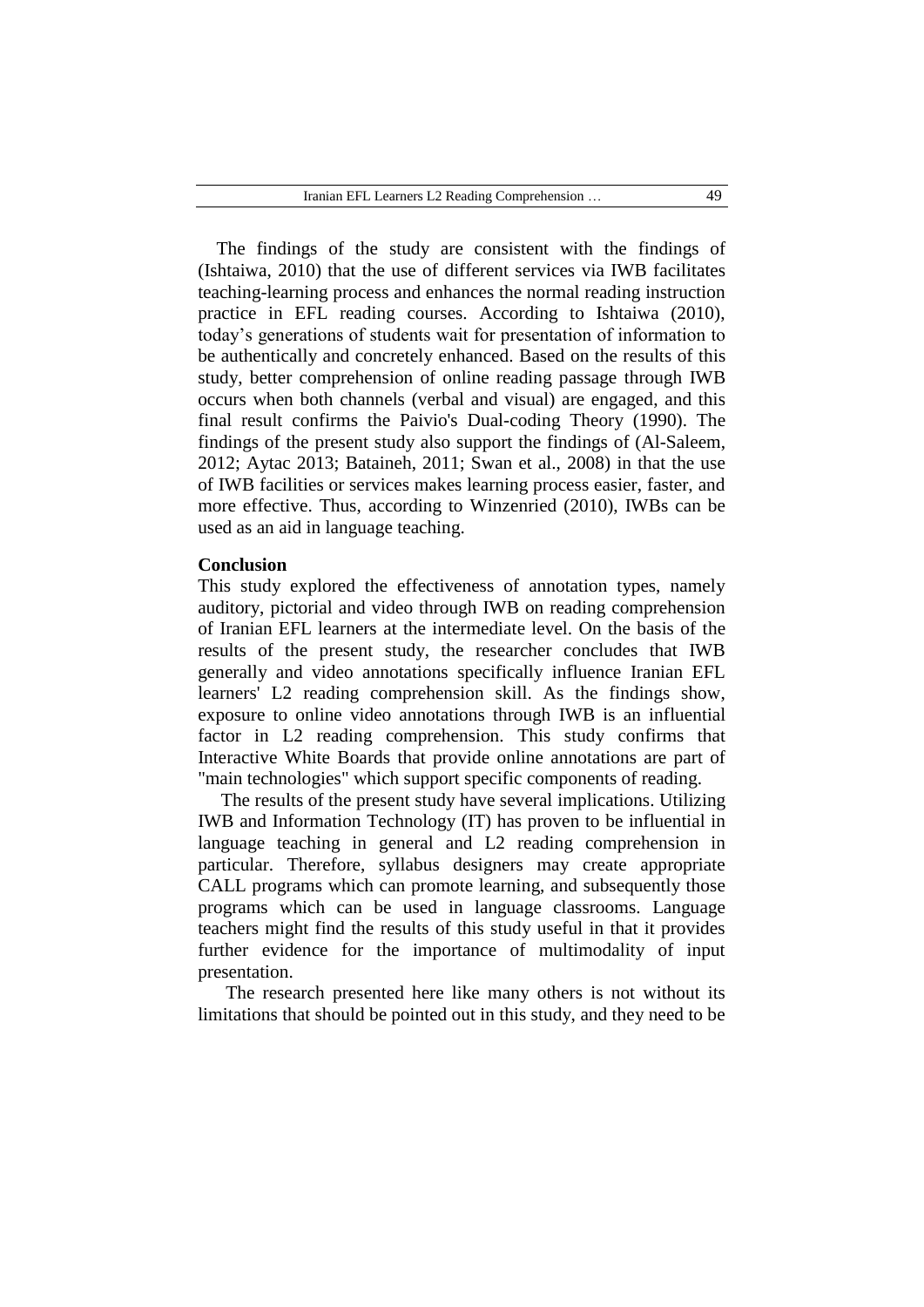looked at for future studies. The present study investigated the effect of online annotations via Interactive White Boards or IWBs on reading comprehension only after a very short period of time by immediate post-tests. Determining the short delayed effects of annotations through IWB on reading comprehension can be considered as a limitation for this study. This study also controlled for gender. It explored the effect of online annotations on L2 reading comprehension of only female students. Thus, this limits the scope of the research. The limited number of participants can also be considered as a limitation for this study.

 Further researches are needed to replicate this study with larger sample sizes, male students, and controlled time on task while reading online texts via IWB. Studies should also be designed to identify which annotation features through IWB are most beneficial to learners with different levels of proficiency, different languages, different linguistic abilities and learning styles. It is suggested that another study focus on qualitative aspects of teaching and learning with online annotations and IWB programs.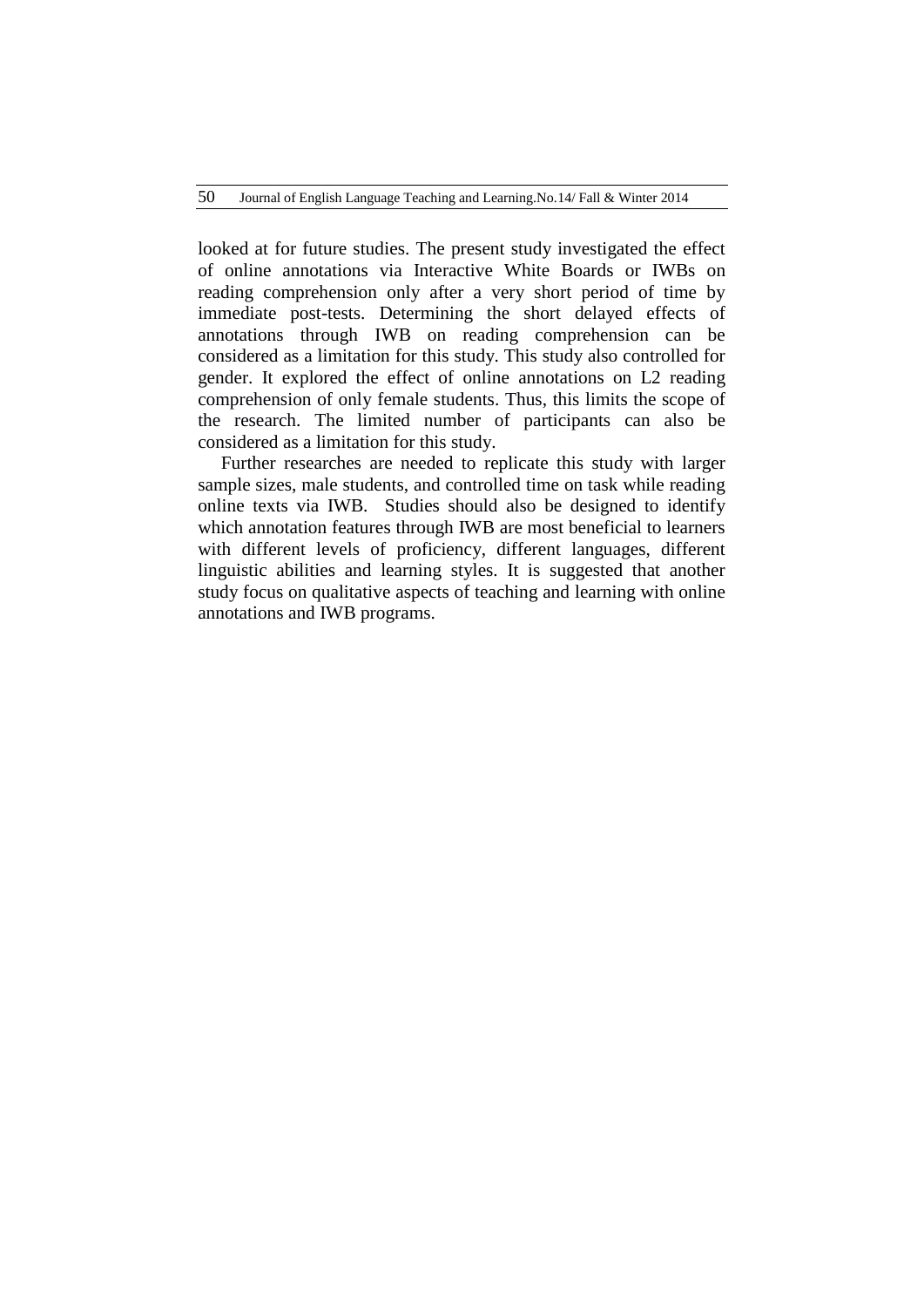#### **References**

- Akbulut, Y.(2007). Effects of multimedia annotations on incidental vocabulary learning and reading comprehension of advanced learners of English as a foreign language. *Instructional Science*, *35*(6), 499– 517.
- Al-Mansour. A. &, Al-Shorman. R.(2012). The effect of computerassisted instruction on Saudi University students' learning of English. *Journal of King Saud University –Languages and Translation,* 24, 51–56.
- Al-Saleem, B. I. A.(2012). The interactive whiteboard in English as a foreign language (EFL) classroom. *European Scientific Journal*. *8*(3),126–134.
- Al-Seghayer, K.(2001). The effects of multimedia modes on L2 vocabulary acquisition: A comparative study. *Language Learning & Technology, 5*(1), 202-232.
- Ariew, R., & Ercetin, G.(2004). Exploring the potential of hypermedia annotations for second language reading. *Computer Assisted Language Learning*, 17(2), 237–259.
- Aytaç, T.(2013). Interactive Whiteboard factor in Education: Students' points of view and their problems. *Educational Research and Reviews*. *8*(20), 1907-1915.
- Bataineh, R & BaniHani, N.(2011). The Effect of a Call Program on Jordanian Sixth Grade Students' Achievement. *Teaching English with Technology and IWB*, *11*(3),3-24.
- Bell, F. L., & LeBlanc, L. B.(2000). The language of glosses in L2reading on computer: Learners' preferences. Hispania, *83*(2), 274- 285.
- Bogaards, P.(2001). Lexical units and the learning of foreign vocabulary. *Studies in Second Language Acquisition*, *23*(3), 321-343.
- Bowles, M. A.(2004). L2 glossing: To CALL or not to CALL*. Hispania*, *87*(3), 541-552.
- Chen, H.(2002). *Investigating the effects of L1 and L2 glosses on foreign language reading comprehension and vocabulary retention.* Paper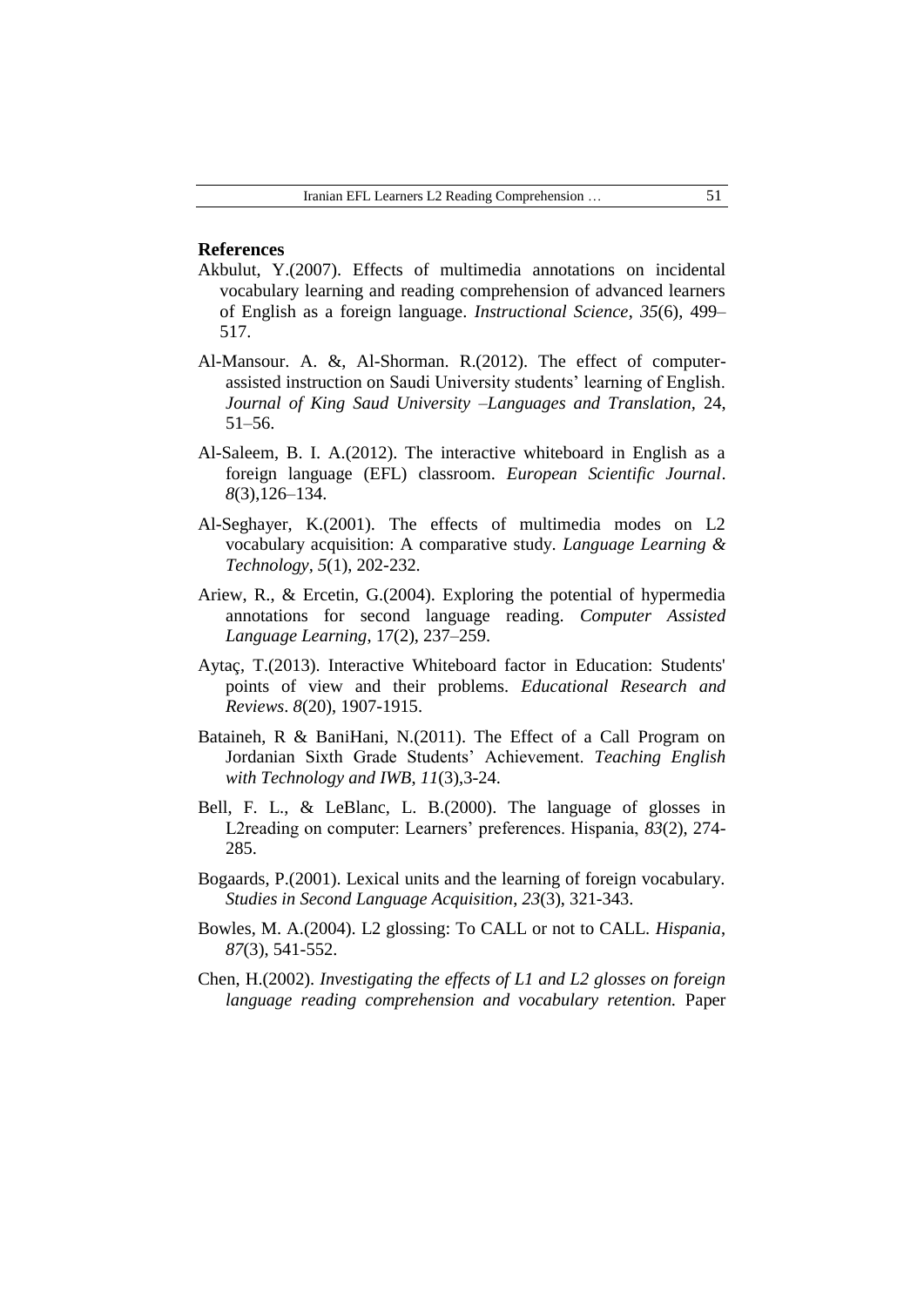presented at the annual meeting of the Computer-Assisted Language Instruction Consortium, Davis, CA.

- Cheng, Y., & Good, R. L.(2009). L1 glosses: Effects on EFL learners' reading comprehension and vocabulary retention. *Reading in a Foreign Language*, *21*(2), 119–142.Retrieved February 22, 2010, from: [http://nflrc.hawaii.](http://nflrc.hawaii/)edu/rfl/ October 2009/articles/cheng.pdf.
- Chodkiewicz, H.(2001). The use of word meanings while reading in English as a foreign language. In S. Foster-Cohen & Nizegorodcew (Eds.), *Eurosla Yearbook* (pp.29-49). Mahvah, NJ: Erlbaum.
- Chun, D. M., & Plass, J. L.(1996a).Effects of multimedia annotations on vocabulary acquisition. *The Modern Language Journal, 80*(2), 183- 198.
- ------------------------.(1997).Research on text comprehension in multimedia environments. *Language Learning & Technology, 1*(1), 60-81. Retrieved June 8, 1999, from: http://llt.msu.edu/vol1num1/chun\_plass/default.html.
- De Ridder, I.(2002). Visible or invisible links: Does the highlighting of hyperlinks affect incidental vocabulary learning, text comprehension, and the reading process? *Language Learning & Technology, 6*(1), 123-46.
- Ellis, R.(1994). *The study of second language acquisition.* Oxford: Oxford University Press.
- Gillen J, Littleton K, Twiner A, Staarman JK, Mercer N.(2008). Using the interactive white board to resource continuity and support multi modal teaching in a primary science classroom. *Journal of Computer Assisted Learning*, *24*(4), 348-358.
- Gregory S.(2010). Enhancing Student Learning with Interactive Whiteboards: Perspective of Teachers and Students. *Australian Educational Computing*, *25* (2).31-34.
- Groot, P. J. M.(2000). Computer assisted second language vocabulary acquisition. *Language Learning and Technology, 4*(1), 60-81. Retrieved May 14, 2001, from: [http://llt.msu.edu/ vol4num1/groot/.](http://llt.msu.edu/%20vol4num1/groot/)
- Ishtaiwa, F.(2010). A synchronous discussion board in the program of Professional Diploma in Teaching: Perceptions of pre-service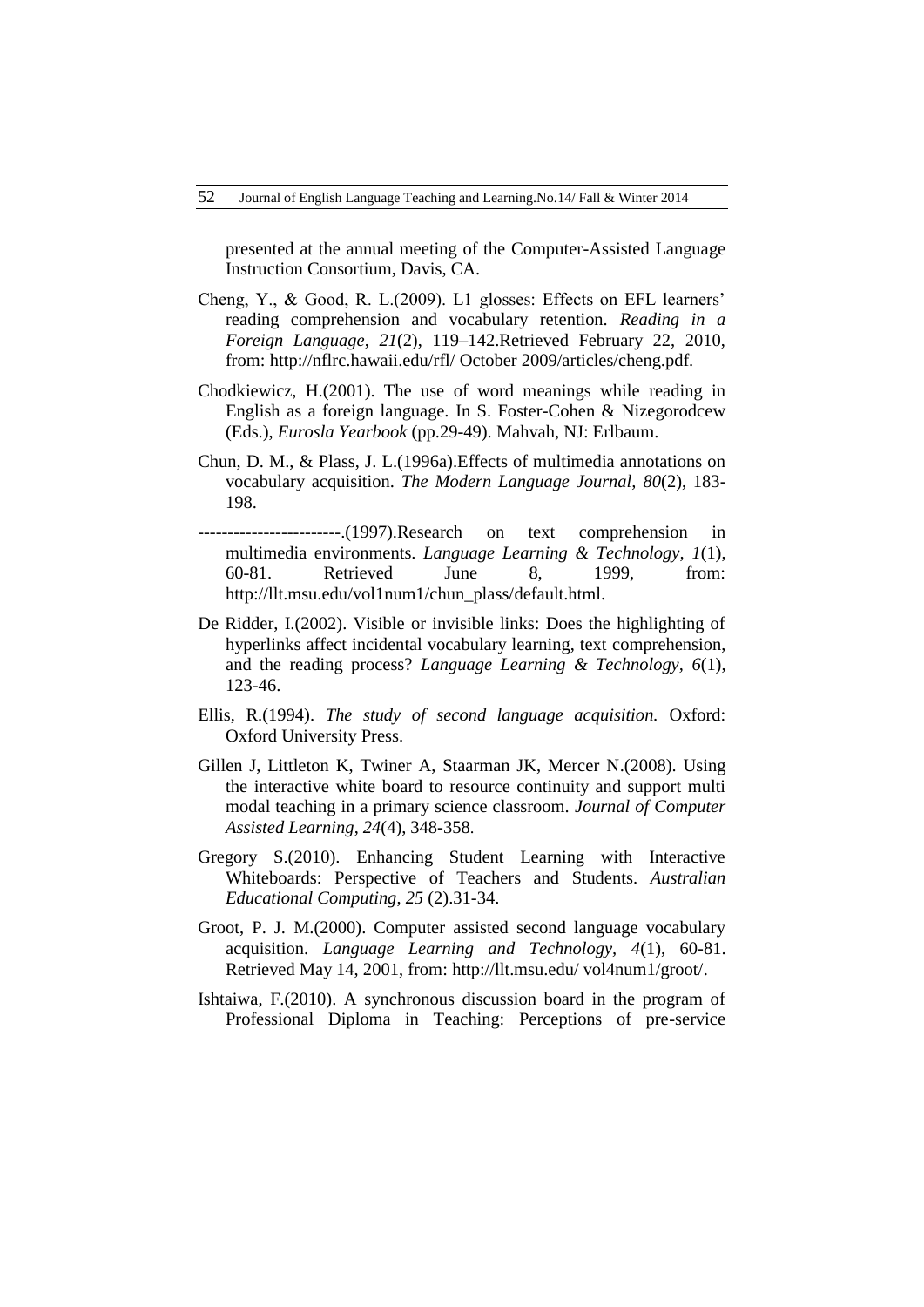information technology teachers about IWB services. *International Journal of Arts and Sciences*, *3*(17), 200-219.

- Jacobs, G. M., Du Fon, P., & Hong, F. C.(1994). L1 and L2 vocabulary glosses in L2 reading passages: Their effectiveness for increasing comprehension and vocabulary knowledge. *Journal of Research in Reading, 17*(1), 19-28.
- Jeong, B. S.(2001). CALL and vocabulary learning: A review. *English Linguistic Science, 7*, 27-35.
- Jones, B. G.(2000). Emerging technologies: Literacies, and technology or trends. *Language Learning and Technology, 4*(2), 11–18.
- Jones, L.(2004). Testing L2 vocabulary recognition and recall using pictorial and written test items. *Language Learning & Technology*, *8*(3), 122-143.
- Kost, C. R., Foss, P., & Lenzini, Jr. J. J.(1999). Textual and pictorial glosses: Effectiveness on incidental vocabulary growth when reading in a foreign language. *Foreign Language Annals*, 32(1), 89-113.
- Krashen, S.(1989). We acquire vocabulary and spelling by reading: Additional evidence for the input hypothesis. *Modern Language Journal, 73*(4), 441-464.
- Leutner, D., & Plass, J.L.(1998). Measuring learning styles with questionnaires versus direct observation of preferential choice behavior in authentic learning situations: The visualize /verbalizer behavior observation scale. *Computers in Human Behavior*, *14*(4), 543-557.
- Laufer, B. & Nation, P.(2001). Passive vocabulary size and speed of meaning recognition: Are they related? In S. Cohen, & Nizegorodcew (Eds.). *Eurosla Yearbook* (pp. 7-28). Mahvah, NJ: Erlbaum.
- Leloup, W. J., & Ponterio, R.(2000). On the net literacy: Reading on the net. *Language Learning and Technology, 4*(2), 5–10.
- Lomicka, L. L.(1998). To Gloss or not to gloss: An investigation of reading comprehension online. *Language Learning & Technology, 1*(2), 41-50. Retrieved February 7, 2008, from: [http://llt.msu.edu/vol1num2/a](http://llt.msu.edu/vol1num2/)rticle2/default.html.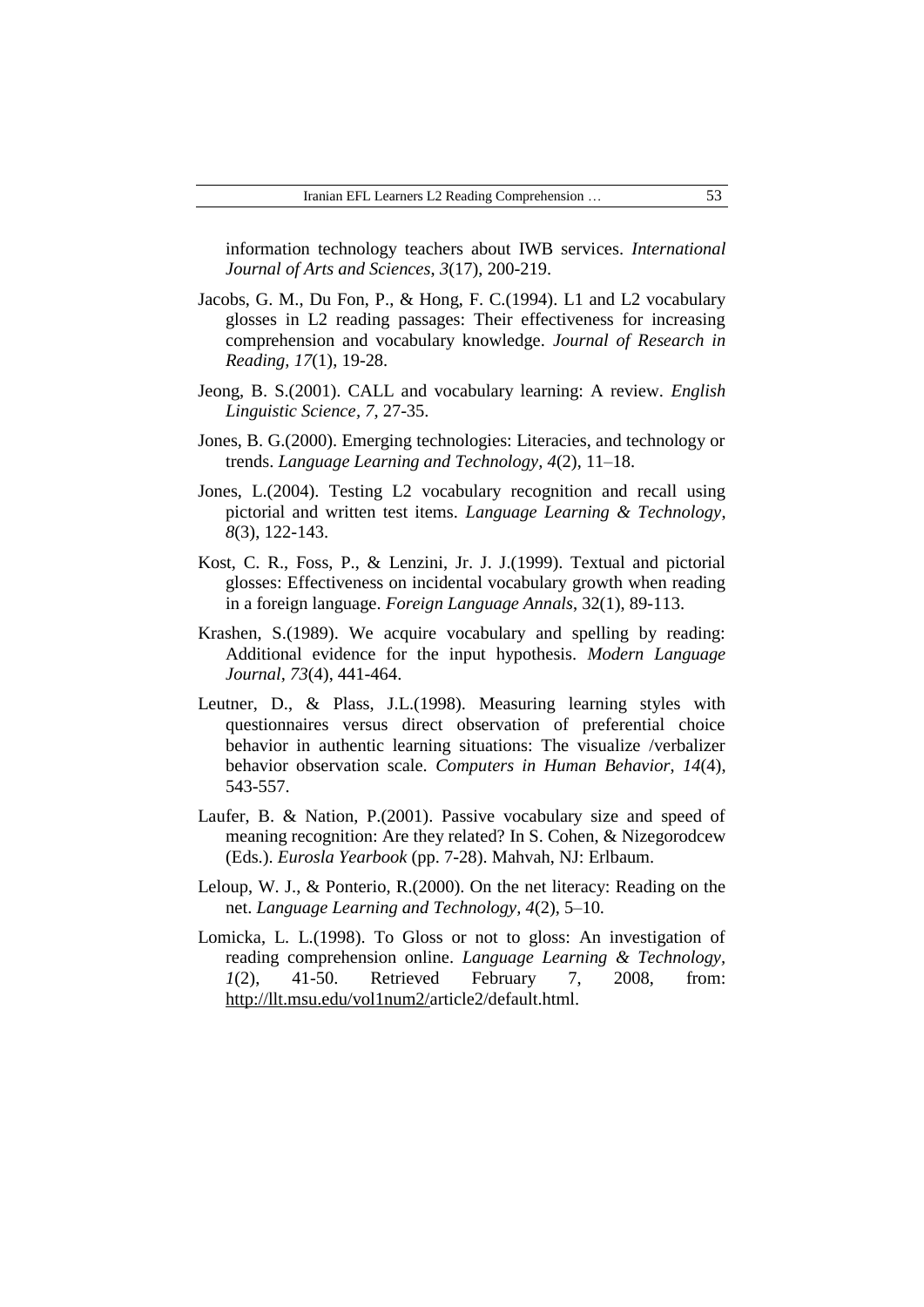- Makoto, Y.(2006). L1 and L2 glosses: Their effects on incidental vocabulary learning. *Language Learning & Technology, 10*(3), 14- 21.
- Markham, P.(1989). Effects of contextual versus definitional computerassisted vocabulary instruction on immediate and long-term vocabulary retention of advanced ESL students. *Educational Psychology, 9*(2), 121-126.
- Mayer, R. E.(1997). Multimedia learning: Are we asking the right questions? *Educational Psychologist*, *32*(1), 1-19.
- -----------------(2001). *Multimedia learning.* New York: Cambridge University Press.
- ----------------(2002). Cognitive theory and the design of multimedia instruction: An example of the two way street between cognition and instruction. In D. F. Halpern & M. D. Hakel, (Eds.), *Applying the science of learning to university teaching and beyond* (pp. 55-72). San Francisco: Jossey-Bass.
	- ----------------(2005a). *The Cambridge handbook of multimedia learning.* New York, NY: Cambridge University Press.
- ----------------(2005b). Cognitive theory of multimedia learning. In Mayer, R.E. (Ed.), *The Cambridge handbook of multimedia learning*  (pp. 31-48). New York: Cambridge University Press.
- $-$ -------------- & Sims, V. K. (1994). For whom is a picture worth a thousand words? Extensions of dual-coding theory of multimedia learning. Journal of Educational Psychology, *86*(3), 389-401.
- Morgan, GL.(2008). *Improving Student Engagement: Use of the Interactive White Board as an Instructional Tool to Improve Engagement and Behavior in the Junior High School Classroom*. Doctorate Thesis, A Dissertation Presented to Faculty of the School of Education Liberty University, School of Education, Holland.
- OPT.(2014). Oxford Placement Test. Online Reading Test: Oxford University Press.
- Plass, J. L., Chun, D. M., Mayer, R. E., & Leutner, D.(1998). Supporting visual and verbal learning preferences in a second-language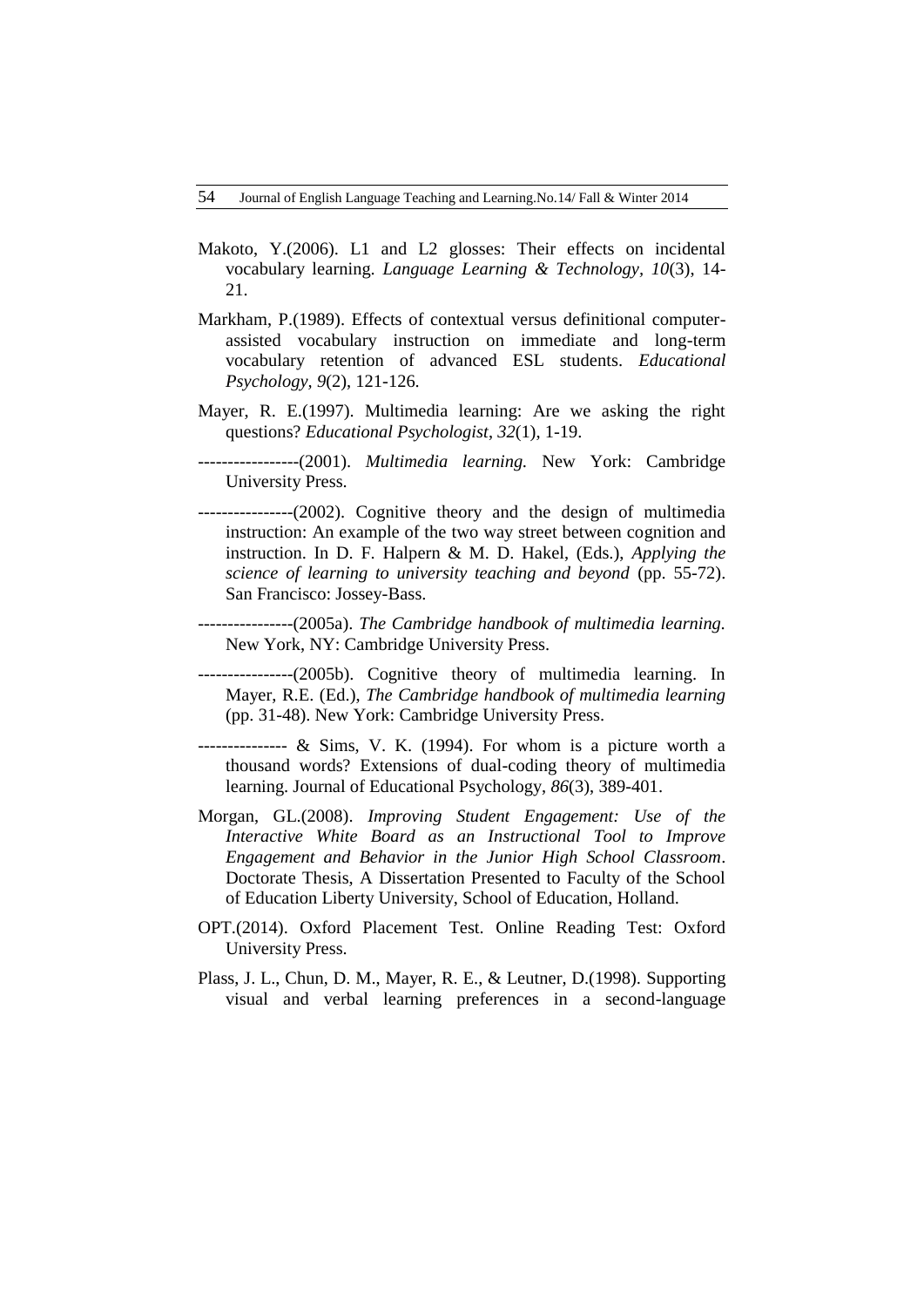multimedia learning environment. *Journal of Educational Psychology,90*, 25-36.

- ------------- & Jones, L.(2005). Multimedia learning in second language acquisition. In Mayer, R.E. (Eds.), *The Cambridge handbook of multimedia learning* (pp. 467- 488). New York: Cambridge University Press.
- Paivio, A.(1971). *Imagery and verbal processes.* New York, NY: Holt, Rinehart & Wilston.
- -----------.(1990). *Mental representations: A dual coding approach*. New York, NY: Oxford University Press.
- Robinson, P.(1995). Attention, memory and the "noticing" hypothesis. *Language Learning, 45*(2), 283-331.
- Sakar, A., & Ercetin, G.(2004). Effectiveness of hypermedia annotations for foreign language reading. *Journal of Computer Assisted Learning*, *21*(1), 28-38.
- Salehi, V.,& Naserieh, F.(2013). The Effects of Verbal Glosses on Vocabulary Learning and Reading Comprehension. *The Asian EFL Journal Quarterly. 15*(3), 24-64.
- Segalowitz, N., Watson, V., & Segalowitz, S.(1995). Vocabulary skill: Single-case assessment of automaticity of word-recognition in a timed lexical decision task. *Second Language Research, 11*(2), 121- 136.
- Swan, K., Schenker, J. & Kratcoski, A.(2008). The effects of the use of interactive whiteboards on student achievement. In J. Luca & E. Weippl (Eds.), *Proceedings of World Conference on Educational Multimedia* ,*Hypermedia and Telecommunications* 2008 (pp. 3290- 3297). Chesapeake, VA: AACE.
- Yanguas, I.(2009). Multimedia glosses and their effect on L2 text comprehension and vocabulary learning. *Language Learning & Technology*, *13*(2), 48-67.
- Yeh, Y., & Wang, C. W.(2003). Effects of multimedia vocabulary annotations and learning styles on vocabulary learning. *CALICO Journal*, *21*(1), 131-144.